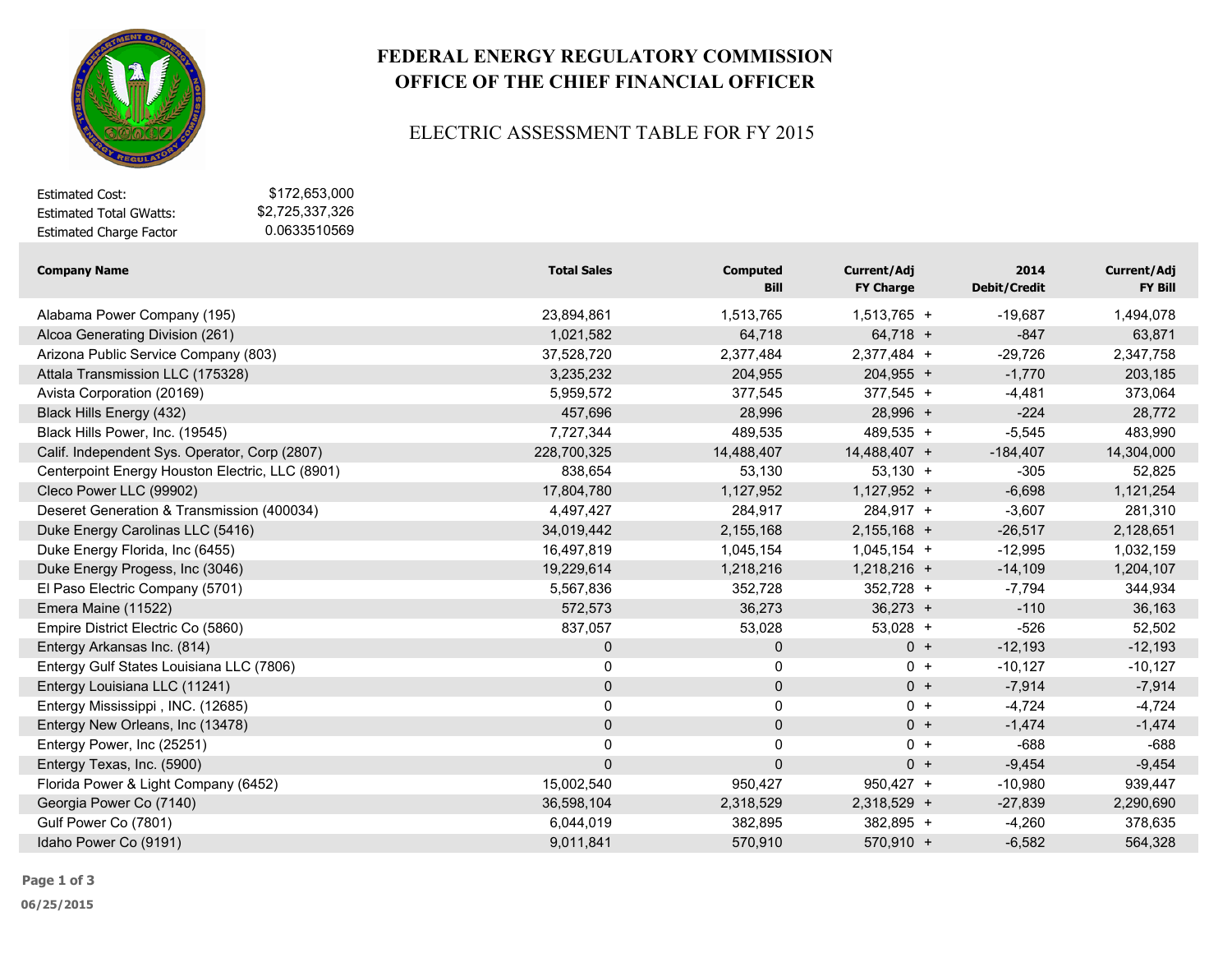

# **FEDERAL ENERGY REGULATORY COMMISSION OFFICE OF THE CHIEF FINANCIAL OFFICER**

### ELECTRIC ASSESSMENT TABLE FOR FY 2015

| <b>Company Name</b>                              | <b>Total Sales</b> | <b>Computed</b><br>Bill | Current/Adj<br><b>FY Charge</b> | 2014<br><b>Debit/Credit</b> | Current/Adj<br>FY Bill |
|--------------------------------------------------|--------------------|-------------------------|---------------------------------|-----------------------------|------------------------|
| ISO New England, Inc. (198)                      | 134,360,305        | 8,511,867               | 8,511,867 +                     | $-111,219$                  | 8,400,648              |
| Kentucky Utilities Company (10171)               | 6,348,023          | 402,154                 | $402,154 +$                     | $-5,608$                    | 396,546                |
| Lockhart Power Company (11118)                   | 262,373            | 16,622                  | $16,622 +$                      | $-209$                      | 16,413                 |
| Long Sault Division (11180)                      | 740,307            | 46,899                  | $46,899 +$                      | $-668$                      | 46,231                 |
| Louisville Gas & Electric Co (11249)             | 6,913,699          | 437,990                 | 437,990 +                       | $-5,221$                    | 432,769                |
| MDU Resources Group, Inc. (12199)                | 1,636,331          | 103,663                 | $103,663 +$                     | $-1,422$                    | 102,241                |
| MidAmerican Energy Company (400052)              | 2,334,740          | 147,908                 | $147,908 +$                     | $-1,414$                    | 146,494                |
| Midwest Indep. Trans. Sys.Operator, Inc (920)    | 708,855,297        | 44,906,732              | 44,906,732 +                    | $-433,277$                  | 44,473,455             |
| Mississippi Power Company (12686)                | 8,207,489          | 519,953                 | 519,953 +                       | $-4,744$                    | 515,209                |
| Nevada Power Company d/b/a NV Energy (13407)     | 3,529,031          | 223,568                 | 223,568 +                       | $-3,397$                    | 220,171                |
| New York Independent System Operator, In (51614) | 174,953,784        | 11,083,507              | $11,083,507 +$                  | $-141,132$                  | 10,942,375             |
| Northbrook Energy, LLC (13654)                   | 154,270            | 9,773                   | $9,773 +$                       | $-125$                      | 9,648                  |
| Northern States Power Co (MIN) (13781)           | 256,310            | 16,238                  | $16,238 +$                      | $-493$                      | 15,745                 |
| NorthWestern Energy's (12825)                    | 14,029,897         | 888,809                 | 888,809 +                       | $-9,981$                    | 878,828                |
| Northwestern Wisconsin Ele. Co (13815)           | 26,144             | 1,656                   | $1,656 +$                       | $-21$                       | 1,635                  |
| Ohio Valley Electric Corp (14015)                | 11,193,643         | 709,129                 | $709,129 +$                     | $-8,290$                    | 700,839                |
| PacifiCorp (14354)                               | 27,802,202         | 1,761,299               | 1,761,299 +                     | $-21,412$                   | 1,739,887              |
| Perryville Energy Partners, LLC (175714)         | 3,455,858          | 218,932                 | 218,932 +                       | $-1,345$                    | 217,587                |
| Pilot Power Group, Inc. (15127)                  | 0                  | 0                       | $0 +$                           | $-39$                       | $-39$                  |
| PJM Interconnection, L.L.C. (40498)              | 837,796,417        | 53,075,288              | 53,075,288 +                    | $-662,481$                  | 52,412,807             |
| Portland General Electric Co (15248)             | 9,552,243          | 605,145                 | $605,145 +$                     | $-6,408$                    | 598,737                |
| Public Service Co of Colorado (15466)            | 7,568,536          | 479,475                 | 479,475 +                       | $-6,374$                    | 473,101                |
| Public Service Co of Oklahoma (15474)            | 197,436            | 12,508                  | $12,508 +$                      | $-159$                      | 12,349                 |
| Public Service Company of NM (15473)             | 9,677,464          | 613,078                 | $613,078 +$                     | $-8,191$                    | 604,887                |
| Puget Sound Energy, Inc (15500)                  | 10,690,585         | 677,260                 | 677,260 +                       | $-8,299$                    | 668,961                |
| Safe Harbor Water Power Corp (16537)             | $\mathbf 0$        | 0                       | $0 +$                           | $-813$                      | $-813$                 |
| Sierra Pacific Power Co d/b/a NV Energy (17166)  | 3,484,453          | 220,744                 | 220,744 +                       | $-3,420$                    | 217,324                |
| Smoky Mountain Transmission (002580)             | 1,232,577          | 78,085                  | $78,085 +$                      | $-1,532$                    | 76,553                 |
| South Carolina Electric&Gas Co (17539)           | 2,194,249          | 139,008                 | 139,008 +                       | $-1,733$                    | 137,275                |
| South Carolina Genertg Co, Inc (17554)           | 3,702,495          | 234,557                 | 234,557 +                       | $-2,690$                    | 231,867                |
| Southern Electric Generat'g Co (17622)           | 2,084,739          | 132,070                 | 132,070 +                       | $-1,695$                    | 130,375                |